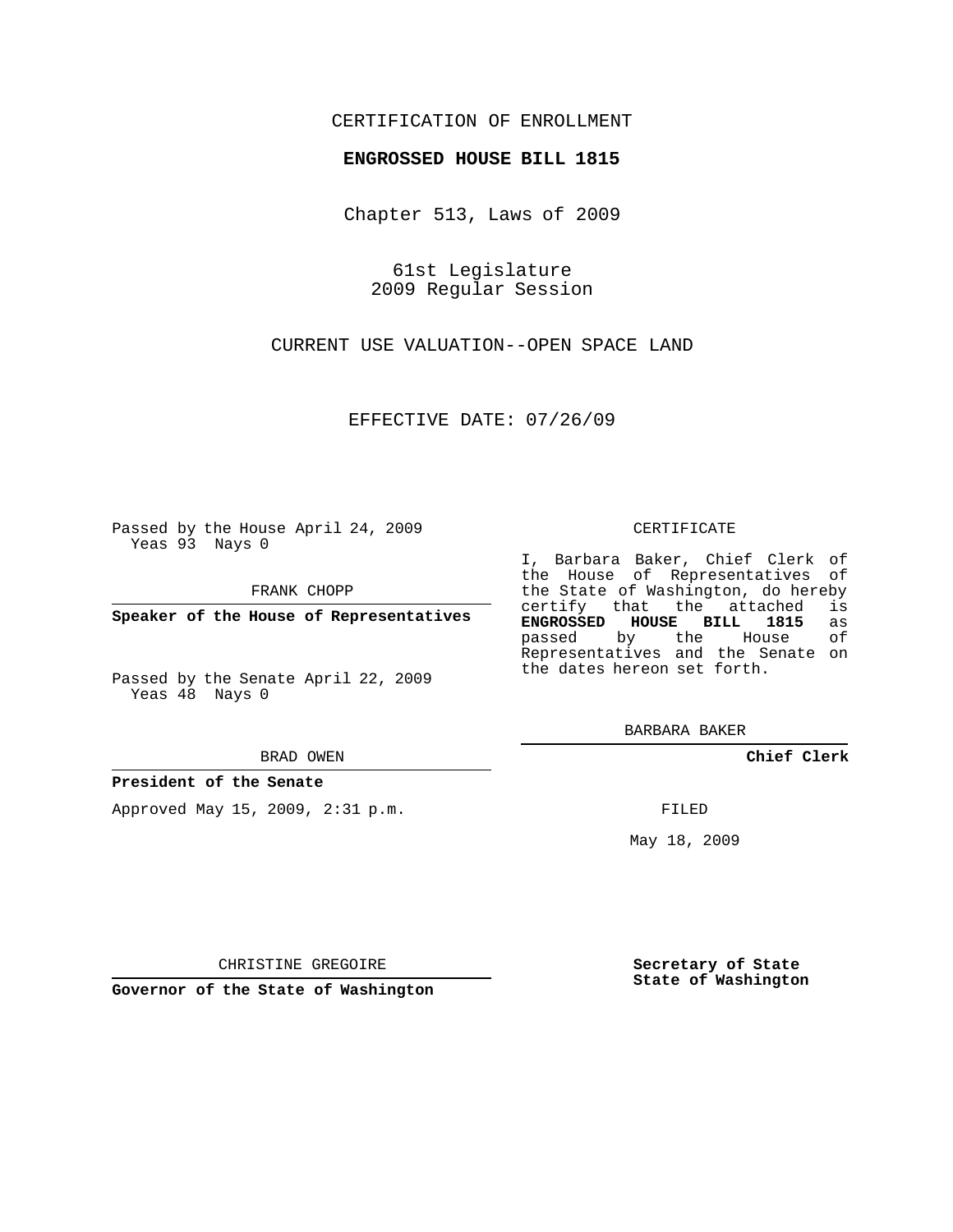# **ENGROSSED HOUSE BILL 1815** \_\_\_\_\_\_\_\_\_\_\_\_\_\_\_\_\_\_\_\_\_\_\_\_\_\_\_\_\_\_\_\_\_\_\_\_\_\_\_\_\_\_\_\_\_

\_\_\_\_\_\_\_\_\_\_\_\_\_\_\_\_\_\_\_\_\_\_\_\_\_\_\_\_\_\_\_\_\_\_\_\_\_\_\_\_\_\_\_\_\_

## AS AMENDED BY THE SENATE

Passed Legislature - 2009 Regular Session

# **State of Washington 61st Legislature 2009 Regular Session**

**By** Representatives Sullivan, Orcutt, Hinkle, Simpson, Blake, Kristiansen, Haigh, Ericks, Van De Wege, Hope, Newhouse, Roach, Armstrong, Morrell, Takko, Campbell, McCune, and Rolfes

Read first time 01/29/09. Referred to Committee on Finance.

 AN ACT Relating to current use valuation under the property tax open space program; and amending RCW 84.34.020 and 84.34.108.

BE IT ENACTED BY THE LEGISLATURE OF THE STATE OF WASHINGTON:

 **Sec. 1.** RCW 84.34.020 and 2005 c 57 s 1 are each amended to read as follows:

 As used in this chapter, unless a different meaning is required by the context:

 (1) "Open space land" means (a) any land area so designated by an official comprehensive land use plan adopted by any city or county and zoned accordingly, or (b) any land area, the preservation of which in its present use would (i) conserve and enhance natural or scenic resources, or (ii) protect streams or water supply, or (iii) promote conservation of soils, wetlands, beaches or tidal marshes, or (iv) enhance the value to the public of abutting or neighboring parks, forests, wildlife preserves, nature reservations or sanctuaries or other open space, or (v) enhance recreation opportunities, or (vi) preserve historic sites, or (vii) preserve visual quality along highway, road, and street corridors or scenic vistas, or (viii) retain in its natural state tracts of land not less than one acre situated in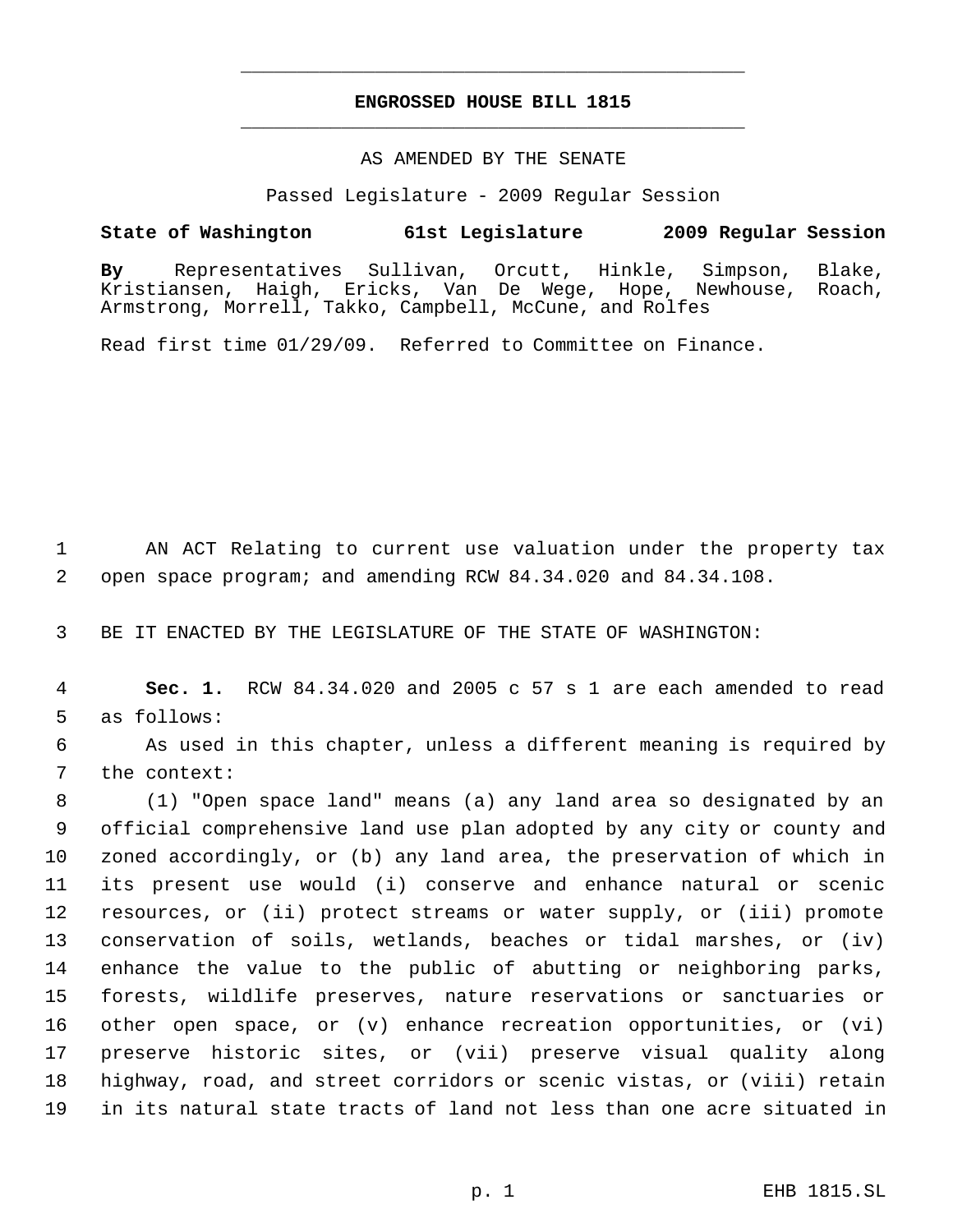an urban area and open to public use on such conditions as may be reasonably required by the legislative body granting the open space classification, or (c) any land meeting the definition of farm and agricultural conservation land under subsection (8) of this section. As a condition of granting open space classification, the legislative body may not require public access on land classified under (b)(iii) of this subsection for the purpose of promoting conservation of wetlands.

(2) "Farm and agricultural land" means:

 (a) Any parcel of land that is twenty or more acres or multiple parcels of land that are contiguous and total twenty or more acres:

 (i) Devoted primarily to the production of livestock or agricultural commodities for commercial purposes;

 (ii) Enrolled in the federal conservation reserve program or its successor administered by the United States department of agriculture; or

 (iii) Other similar commercial activities as may be established by rule;

 (b)(i) Any parcel of land that is five acres or more but less than twenty acres devoted primarily to agricultural uses, which has produced a gross income from agricultural uses equivalent to, as of January 1, 1993:

 (A) One hundred dollars or more per acre per year for three of the five calendar years preceding the date of application for classification under this chapter for all parcels of land that are classified under this subsection or all parcels of land for which an application for classification under this subsection is made with the granting authority prior to January 1, 1993; and

 (B) On or after January 1, 1993, two hundred dollars or more per acre per year for three of the five calendar years preceding the date 30 of application for classification under this chapter;

 (ii) For the purposes of (b)(i) of this subsection, "gross income from agricultural uses" includes, but is not limited to, the wholesale value of agricultural products donated to nonprofit food banks or feeding programs;

 (c) Any parcel of land of less than five acres devoted primarily to agricultural uses which has produced a gross income as of January 1, 1993, of: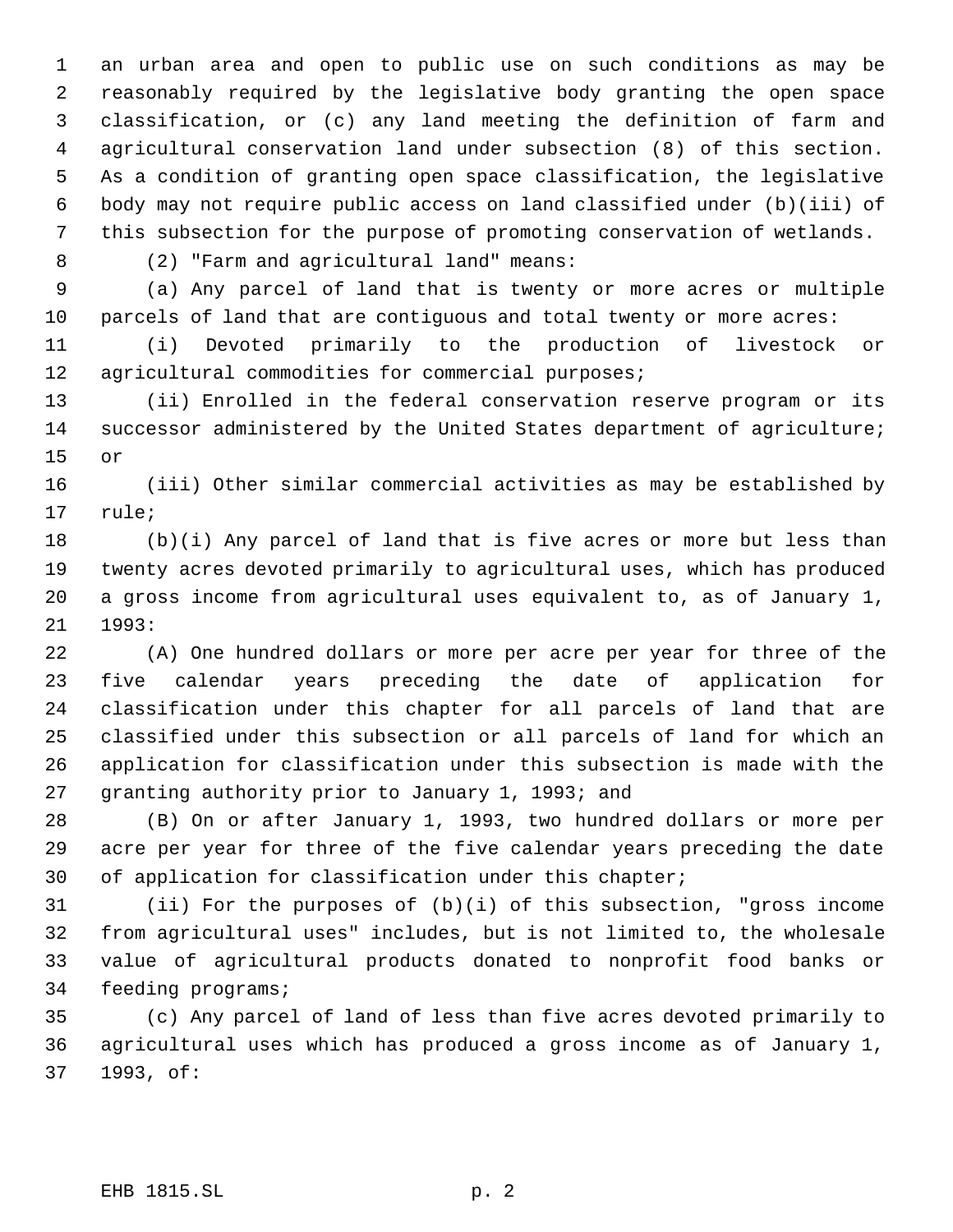(i) One thousand dollars or more per year for three of the five calendar years preceding the date of application for classification under this chapter for all parcels of land that are classified under this subsection or all parcels of land for which an application for classification under this subsection is made with the granting authority prior to January 1, 1993; and

 (ii) On or after January 1, 1993, fifteen hundred dollars or more per year for three of the five calendar years preceding the date of application for classification under this chapter.

10 Parcels of land described in  $(b)(i)(A)$  and  $(c)(i)$  of this subsection shall, upon any transfer of the property excluding a transfer to a 12 surviving spouse, be subject to the limits of  $(b)(i)(B)$  and  $(c)(ii)$  of this subsection;

 (d) Any parcel of land that is five acres or more but less than 15 twenty acres devoted primarily to agricultural uses, which meet one of 16 the following criteria:

 (i) Has produced a gross income from agricultural uses equivalent to two hundred dollars or more per acre per year for three of the five calendar years preceding the date of application for classification 20 under this chapter;

 (ii) Has standing crops with an expectation of harvest within seven 22 years, except as provided in (d)(iii) of this subsection, and a demonstrable investment in the production of those crops equivalent to 24 one hundred dollars or more per acre in the current or previous 25 calendar year. For the purposes of this subsection (2)(d)(ii), "standing crop" means Christmas trees, vineyards, fruit trees, or other 27 perennial crops that: (A) Are planted using agricultural methods 28 normally used in the commercial production of that particular crop; and (B) typically do not produce harvestable quantities in the initial years after planting; or

 (iii) Has a standing crop of short rotation hardwoods with an 32 expectation of harvest within fifteen years and a demonstrable investment in the production of those crops equivalent to one hundred 34 dollars or more per acre in the current or previous calendar year;

 (e) Any lands including incidental uses as are compatible with agricultural purposes, including wetlands preservation, provided such incidental use does not exceed twenty percent of the classified land and the land on which appurtenances necessary to the production,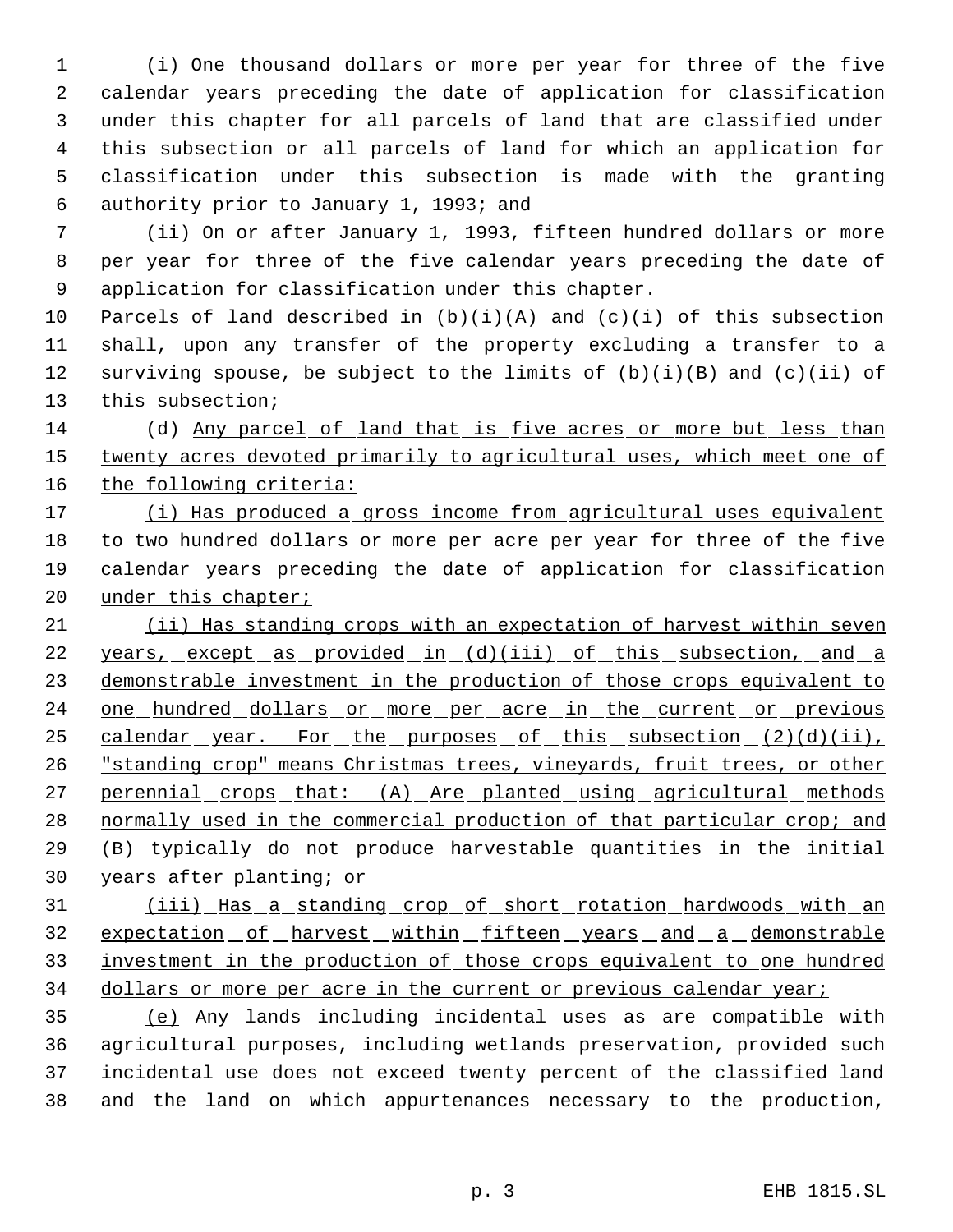preparation, or sale of the agricultural products exist in conjunction with the lands producing such products. Agricultural lands shall also include any parcel of land of one to five acres, which is not contiguous, but which otherwise constitutes an integral part of farming operations being conducted on land qualifying under this section as "farm and agricultural lands"; or

 $((+e))$   $(f)$  The land on which housing for employees and the principal place of residence of the farm operator or owner of land classified pursuant to (a) of this subsection is sited if: The housing 10 or residence is on or contiquous to the classified parcel; and the use of the housing or the residence is integral to the use of the classified land for agricultural purposes.

 (3) "Timber land" means any parcel of land that is five or more acres or multiple parcels of land that are contiguous and total five or more acres which is or are devoted primarily to the growth and harvest of timber for commercial purposes. Timber land means the land only and does not include a residential homesite. The term includes land used for incidental uses that are compatible with the growing and harvesting of timber but no more than ten percent of the land may be used for such incidental uses. It also includes the land on which appurtenances necessary for the production, preparation, or sale of the timber products exist in conjunction with land producing these products.

 (4) "Current" or "currently" means as of the date on which property is to be listed and valued by the assessor.

 (5) "Owner" means the party or parties having the fee interest in land, except that where land is subject to real estate contract "owner" shall mean the contract vendee.

 (6) "Contiguous" means land adjoining and touching other property held by the same ownership. Land divided by a public road, but otherwise an integral part of a farming operation, shall be considered contiguous.

 (7) "Granting authority" means the appropriate agency or official who acts on an application for classification of land pursuant to this chapter.

(8) "Farm and agricultural conservation land" means either:

 (a) Land that was previously classified under subsection (2) of this section, that no longer meets the criteria of subsection (2) of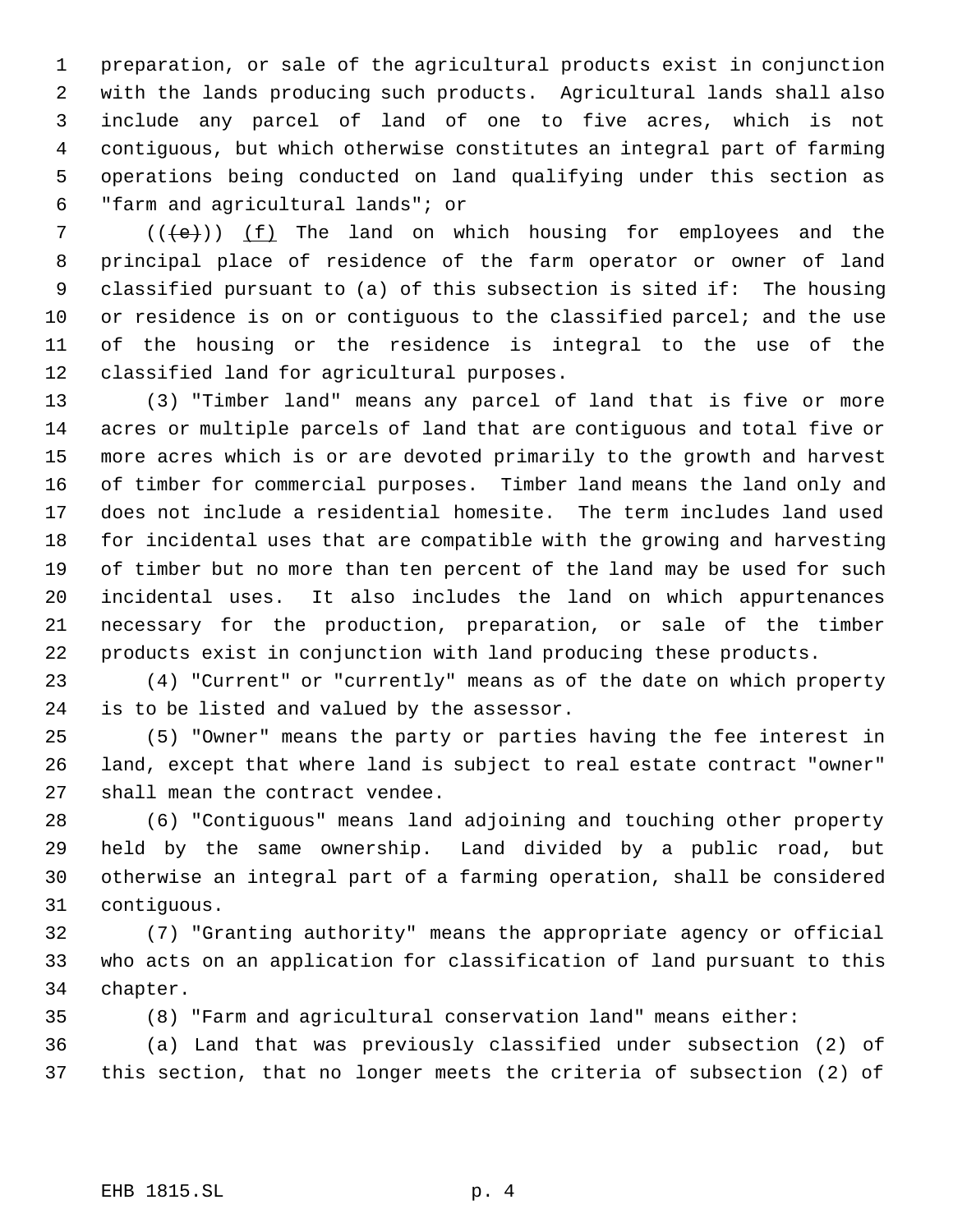this section, and that is reclassified under subsection (1) of this section; or

 (b) Land that is traditional farmland that is not classified under chapter 84.33 or 84.34 RCW, that has not been irrevocably devoted to a use inconsistent with agricultural uses, and that has a high potential for returning to commercial agriculture.

 **Sec. 2.** RCW 84.34.108 and 2007 c 54 s 25 are each amended to read as follows:

 (1) When land has once been classified under this chapter, a notation of the classification shall be made each year upon the assessment and tax rolls and the land shall be valued pursuant to RCW 84.34.060 or 84.34.065 until removal of all or a portion of the classification by the assessor upon occurrence of any of the following: (a) Receipt of notice from the owner to remove all or a portion of the classification;

 (b) Sale or transfer to an ownership, except a transfer that resulted from a default in loan payments made to or secured by a governmental agency that intends to or is required by law or regulation to resell the property for the same use as before, making all or a portion of the land exempt from ad valorem taxation;

 (c) Sale or transfer of all or a portion of the land to a new owner, unless the new owner has signed a notice of classification continuance, except transfer to an owner who is an heir or devisee of a deceased owner shall not, by itself, result in removal of classification. The notice of continuance shall be on a form prepared by the department. If the notice of continuance is not signed by the new owner and attached to the real estate excise tax affidavit, all additional taxes calculated pursuant to subsection (4) of this section shall become due and payable by the seller or transferor at time of sale. The auditor shall not accept an instrument of conveyance regarding classified land for filing or recording unless the new owner has signed the notice of continuance or the additional tax has been paid, as evidenced by the real estate excise tax stamp affixed thereto by the treasurer. The seller, transferor, or new owner may appeal the new assessed valuation calculated under subsection (4) of this section to the county board of equalization in accordance with the provisions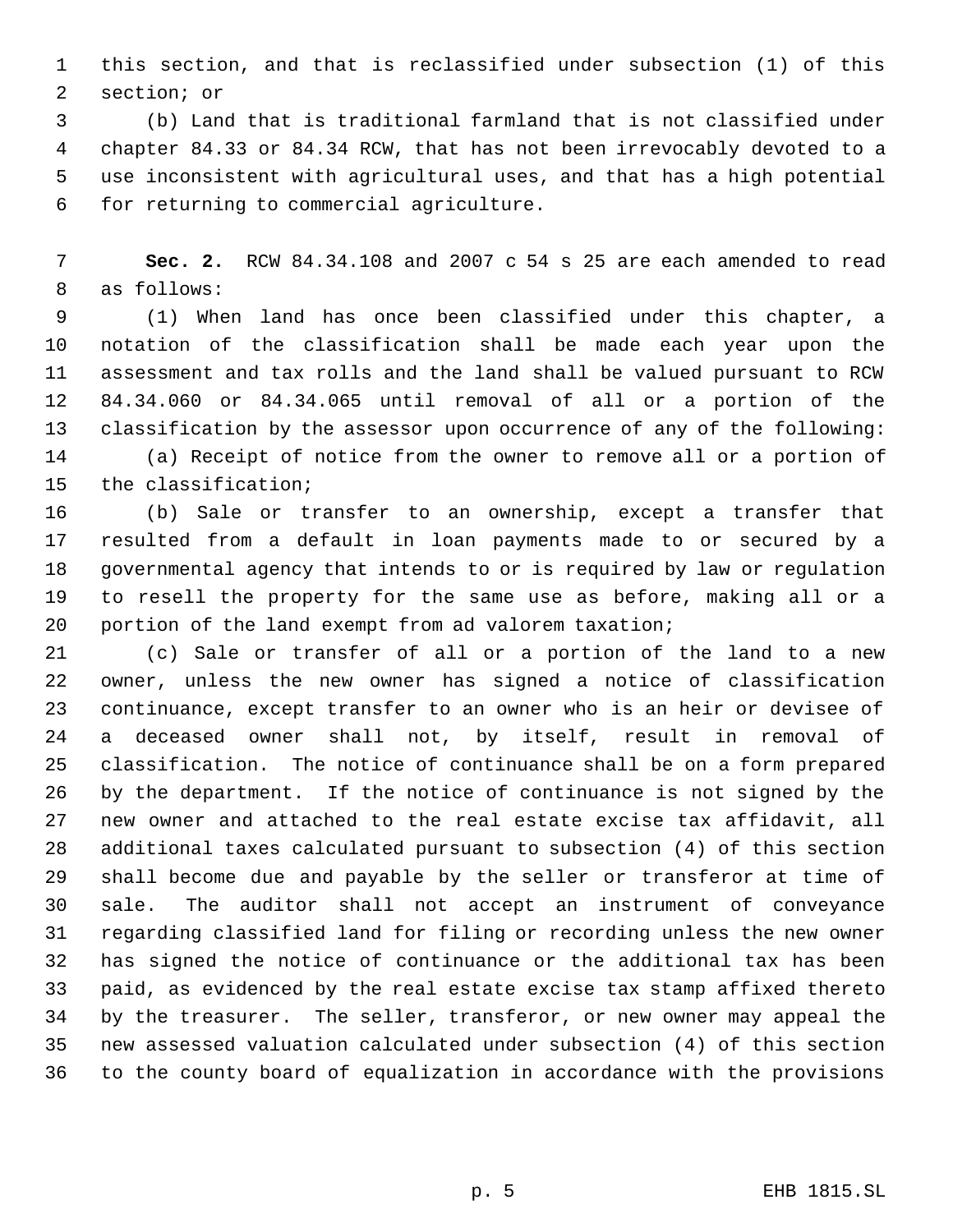of RCW 84.40.038. Jurisdiction is hereby conferred on the county board 2 of equalization to hear these appeals;

 (d) Determination by the assessor, after giving the owner written notice and an opportunity to be heard, that all or a portion of the land no longer meets the criteria for classification under this chapter. The criteria for classification pursuant to this chapter continue to apply after classification has been granted.

 The granting authority, upon request of an assessor, shall provide reasonable assistance to the assessor in making a determination whether the land continues to meet the qualifications of RCW 84.34.020 (1) or (3). The assistance shall be provided within thirty days of receipt of the request.

(2) Land may not be removed from classification because of:

 (a) The creation, sale, or transfer of forestry riparian easements under RCW 76.13.120; or

 (b) The creation, sale, or transfer of a fee interest or a conservation easement for the riparian open space program under RCW 76.09.040.

19 (3) Within thirty days after ((such)) the removal of all or a 20 portion of the land from current use classification under subsection 21 (1) of this section, the assessor shall notify the owner in writing, setting forth the reasons for the removal. The seller, transferor, or owner may appeal the removal to the county board of equalization in 24 accordance with the provisions of RCW 84.40.038. The removal notice must explain the steps needed to appeal the removal decision, including when a notice of appeal must be filed, where the forms may be obtained, 27 and how to contact the county board of equalization.

 (4) Unless the removal is reversed on appeal, the assessor shall revalue the affected land with reference to its true and fair value on January 1st of the year of removal from classification. Both the assessed valuation before and after the removal of classification shall be listed and taxes shall be allocated according to that part of the year to which each assessed valuation applies. Except as provided in subsection (6) of this section, an additional tax, applicable interest, and penalty shall be imposed which shall be due and payable to the treasurer thirty days after the owner is notified of the amount of the additional tax. As soon as possible, the assessor shall compute the amount of additional tax, applicable interest, and penalty and the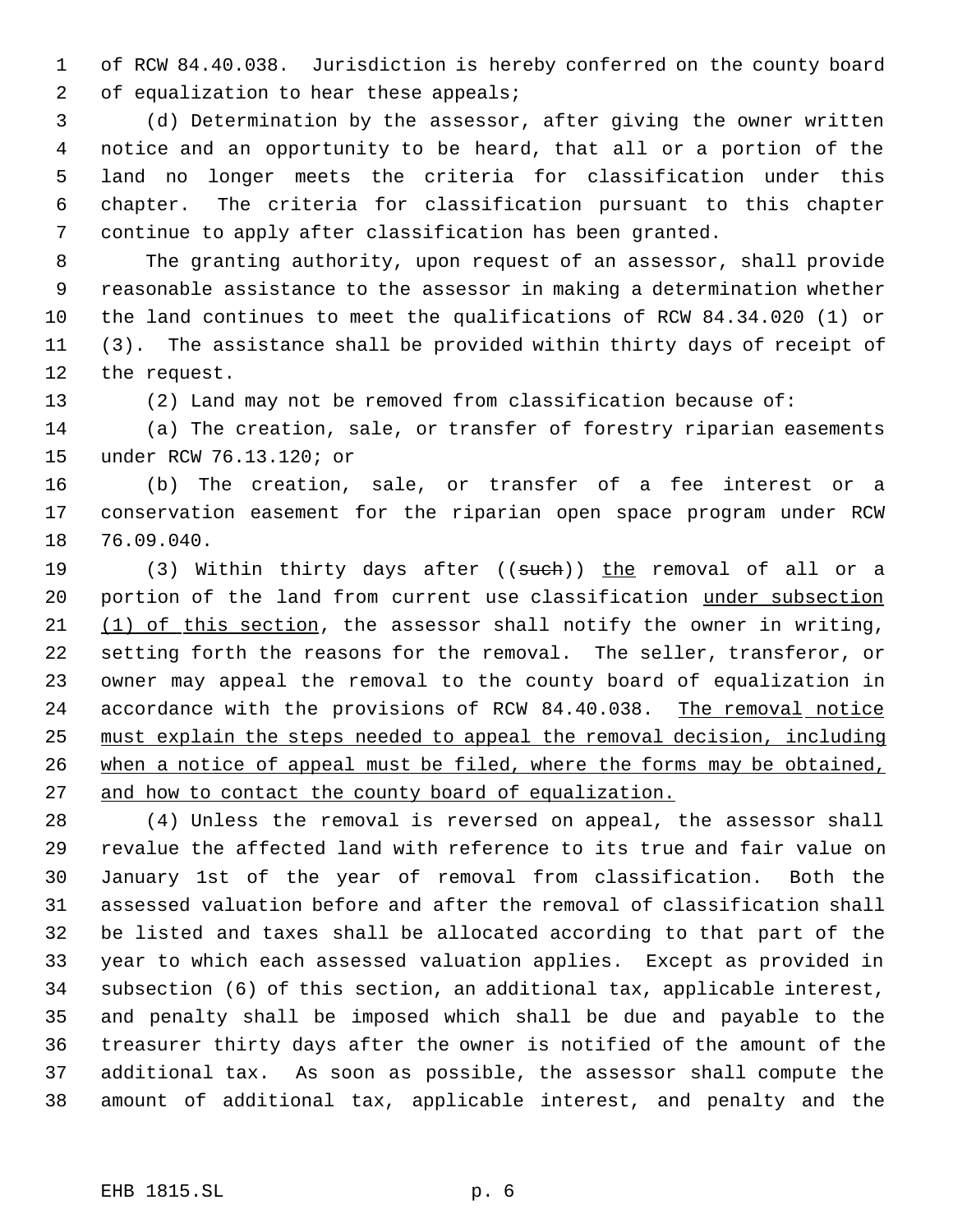treasurer shall mail notice to the owner of the amount thereof and the date on which payment is due. The amount of the additional tax, applicable interest, and penalty shall be determined as follows:

 (a) The amount of additional tax shall be equal to the difference between the property tax paid as "open space land," "farm and agricultural land," or "timber land" and the amount of property tax otherwise due and payable for the seven years last past had the land not been so classified;

 (b) The amount of applicable interest shall be equal to the interest upon the amounts of the additional tax paid at the same statutory rate charged on delinquent property taxes from the dates on which the additional tax could have been paid without penalty if the 13 land had been assessed at a value without regard to this chapter;

 (c) The amount of the penalty shall be as provided in RCW 84.34.080. The penalty shall not be imposed if the removal satisfies the conditions of RCW 84.34.070.

 (5) Additional tax, applicable interest, and penalty, shall become a lien on the land which shall attach at the time the land is removed from classification under this chapter and shall have priority to and shall be fully paid and satisfied before any recognizance, mortgage, judgment, debt, obligation or responsibility to or with which the land may become charged or liable. This lien may be foreclosed upon expiration of the same period after delinquency and in the same manner provided by law for foreclosure of liens for delinquent real property taxes as provided in RCW 84.64.050. Any additional tax unpaid on its due date shall thereupon become delinquent. From the date of delinquency until paid, interest shall be charged at the same rate applied by law to delinquent ad valorem property taxes.

 (6) The additional tax, applicable interest, and penalty specified in subsection (4) of this section shall not be imposed if the removal of classification pursuant to subsection (1) of this section resulted solely from:

 (a) Transfer to a government entity in exchange for other land located within the state of Washington;

 (b)(i) A taking through the exercise of the power of eminent domain, or (ii) sale or transfer to an entity having the power of eminent domain in anticipation of the exercise of such power, said